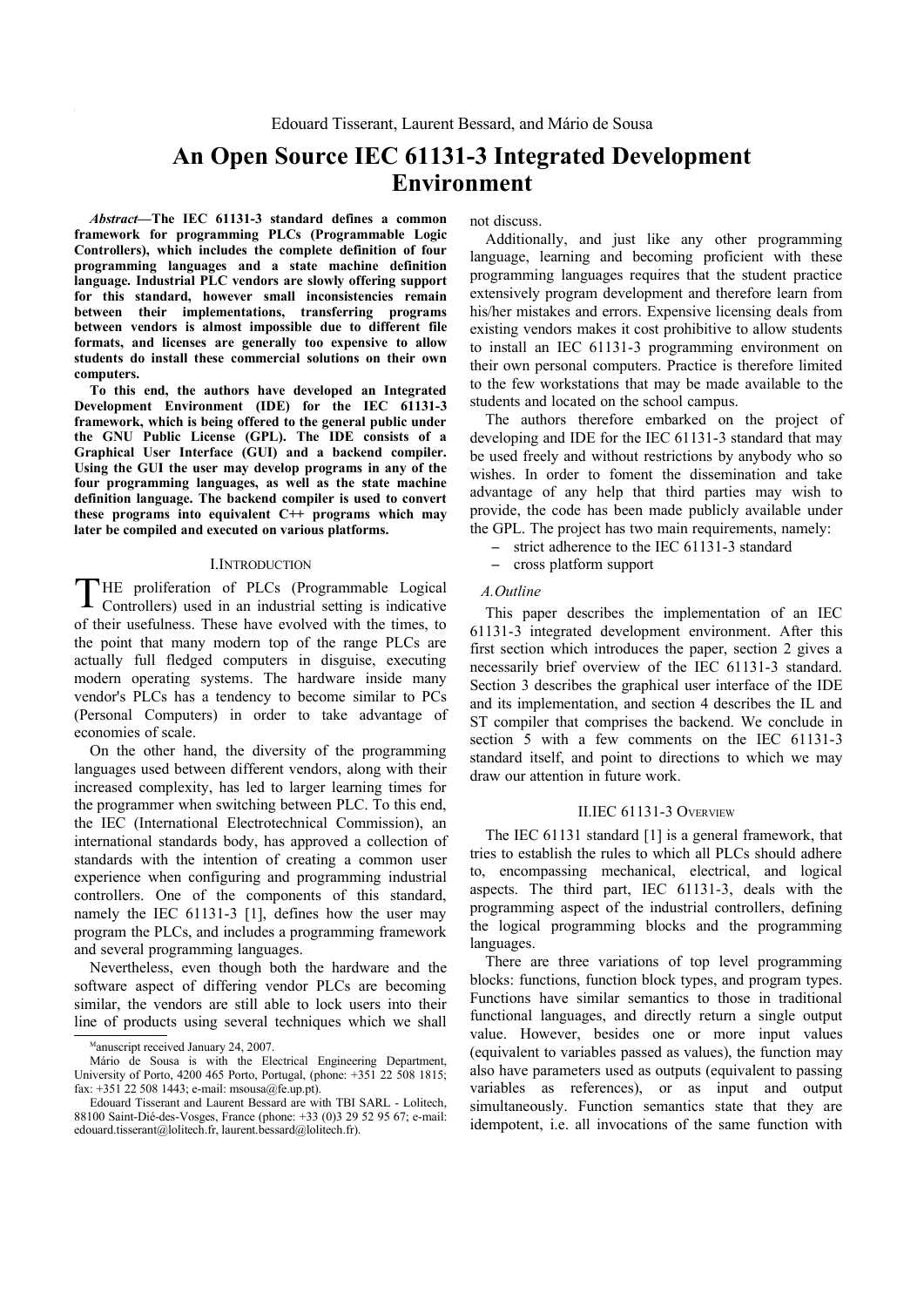the same input values should always yield exactly the same result, whatever the state of the rest of the system, including the time at which the function is executed.

Function block types are similar to classes in object oriented languages, with the limitation of having a single public member function. Function blocks are instantiated as variables, each with their own copy of the function block state. The default function of a function block does not directly return any value, but, like functions, may have parameters to pass data as input, output or bidirectional. Since the function block has only a single function, calling this function is commonly referred to as 'calling the function block'. Likewise, this function's parameters are often referred to as the function block parameters.

Since a function must be idem-potent, it can neither instantiate nor call a function block instance. It may, however, read the current values of the output or bidirectional parameters of a function block. Note that the function block instance must be passed to the function as an input parameter, as a function may not instantiate a function block instance.

Program types are very similar to function blocks, with the exception that these may only be instantiated inside a configuration, and not inside other functions, function block types or program types.

A configuration is the program organization unit with the highest abstraction level. It does not contain executable code, but rather instantiates programs and/or function blocks, creates and configures tasks, and assigns the programs and/or function blocks to tasks. Tasks are similar to processes in common operating systems, and may have periodic execution or execute upon the occurrence of the rising edge of a specified Boolean variable.

The three types of programming blocks may be programmed in one of two textual languages (IL - Instruction Language; ST - Structured Text), or two graphical languages (LD - Ladder; FBD - Function Block Diagram).

The standard also defines a graphical language for specifying state machines (SFC – Sequential Function Chart), mostly based on Grafcet, that may also be used in programming function blocks or programs. Since a state machine implies the maintenance of state, SFCs may not be used to program functions because these must be idempotent. It should be noted that without reverting to the other languages it is not possible to write a complete program using only an SFC chart, which is why the authors hesitate to refer to SFC as a programming language.

## III.THE GRAPHICAL USER INTERFACE

The user interacts with the IEC integrated development environment through a graphical interface. This graphical interface lets the user create a project consisting of several IEC 61131-3 program organization blocks (POUs). These POUs are listed in a tree view on the left pane of the IDE. Each POU in the tree may be expanded to show its



Fig. 1. General aspect of the Graphical User Interface

interface variables, as well as all internal variables (*Fig. 1*).

Each POU may be further programed in any of the IEC 61131-3 languages, using the appropriate language editor on the right pane of the IDE. The definition of the POU interface, as well as all internal variables is made through a graphical window interface (*Fig. 2*).

# *A.The PLCOpen editor*

The GUI lets users program with the five languages defined by IEC 61131-3 standard :

- Sequential Function Chart (SFC)
- Function Block Diagram (FBD)
- Ladder Diagram (LD)
- Structured Text (ST, equivalent to  $C/C++$ )
- Instruction List (IL, equivalent to assembler)

The graphical editor is strongly linked to PLCOpen specification [2]. This specification defines an XML grammar describing the five IEC 61131-3 languages. All automation programs written in this environment are saved into XML files, according to this grammar. It is then possible to exchange projects with other IEC 61131-3 editors that conform with the PLCOpen standard.

The graphical editor is written with python, and uses the python binding to wxWidgets. The use of these two technologies allows the code to be portable between different platforms, including Windows and Linux.

| Name             | Type        | Value         | Initial                       | Retain | Constant                      |
|------------------|-------------|---------------|-------------------------------|--------|-------------------------------|
| IN1              | Input       | <b>BOOL</b>   | false                         | No     | No                            |
| IN <sub>2</sub>  | Input       | <b>STRING</b> | blue                          | No     | No                            |
| IN <sub>3</sub>  | Input       | <b>TOD</b>    |                               | No     | <b>No</b>                     |
| OUT1             | Output      | <b>BOOL</b>   |                               | No     | <b>No</b>                     |
| OUT <sub>2</sub> | Output      | <b>BOOL</b>   |                               | No     | No                            |
| <b>STATUS</b>    | InOut       | INT           |                               | No     | <b>No</b>                     |
| <b>ERROR</b>     | External    | INT           |                               | No     | No                            |
| Return Type:     | <b>BOOL</b> |               | $\left  \cdot \right $<br>Add | Delete | $\hat{\phantom{a}}$<br>$\vee$ |

Fig. 2. The graphical for interface and variable definition

All program editors follow the MVC (Model-View-Controller) paradigm. The object classes used by the first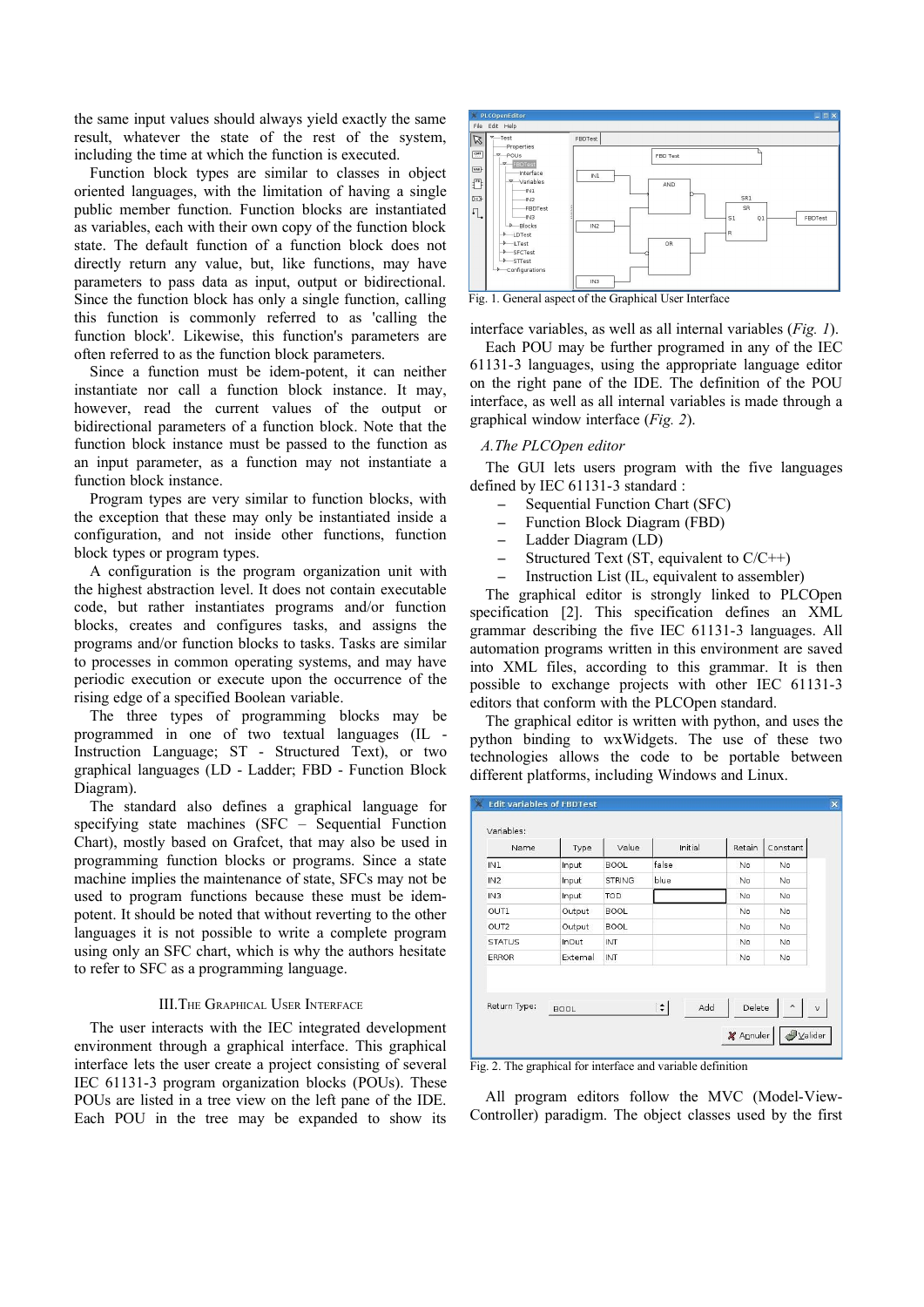component *(i.e.* the Model*)* are dynamically generated from the official scheme (.xsd) defined in the PLCOpen specification. Incorporating future changes of the PLCOpen specifications into the model component of the editor may therefore be automated.

The SFC, FBD and LD graphical editors allow the user to insert and delete programming elements in such a way as not to permit the user to introduce illegal layout. These programs are therefore always in a correct, although possibly incomplete, state.

The SFC editor (*Fig. 3*) provides a toolbox with which to insert initial steps, steps, transitions, and transition convergences or divergences. The insertion of these elements (except an initial step) must always be referenced to a previously existing element of the SFC. For example, to insert a transition the user must first select the step to which it will be associated. Likewise, to insert a step the user must first select a transition or another step. In the case a step is selected, the editor automatically inserts a transition between the steps.

The LD editor (*Fig. 4*) follows the same philosophy. The creation of a new rung implies the insertion of an output relay. The rung is always in a consistent state, only allowing the user to introduce new elements in such a way as to produce another valid state.

The textual language editors, IL (*Fig. 5*) and ST (*Fig. 6*), include syntax highlighting of the code, and autocompletion of keywords and variable names. Simple syntax errors are highlighted, nevertheless (and unlike the graphical editors), the code may be saved with the syntax and/or semantic errors inside.

# *B.Conversion of Graphical Languages*

A module is responsible to translate PLCOpen graphical language (FBD and LD) into ST. This part is integrated into the graphical editor, but may be used independently. The reverse value propagation algorithm is used to convert these graphical languages into ST.

Conversion is also conditioned by optional debug mode, that adds necessary information in generated code. This information will then be used at runtime to ensure status feedback for users.

Graphical SFC programs, on the other hand, may be converted to the textual syntax used to express SFC programs. This textual syntax, although not commonly used, has been normalized in IEC 61131-3. As with the textual ST and IL languages, it will be up to the backend compiler to compile SFC programs expressed using the textual syntax into the equivalent  $C^{++}$  program.

# *C.Human Machine Interface Creation Tool*

The authors intend to continue the development of the project in several fronts. One these will be the integration of a tool (which the authors intend to call SVGUI) to allow the user/programmer to define graphical interfaces to the automation control program. This will be based on the "SVG" (Scalable Vector Graphics) open W3C standard,









Fig. 6. The ST editor

and XML grammar for describing vector graphics. The main idea is to let users "draw" their HMI with any standard SVG drawing software such as Inkscape, and select graphical elements that will participate in the interaction with the automation program.

The interaction will be made through the use of wxSVG, which is a SVG renderer using wxWidgets graphical library. The particularity of wxSVG is that it loads an SVG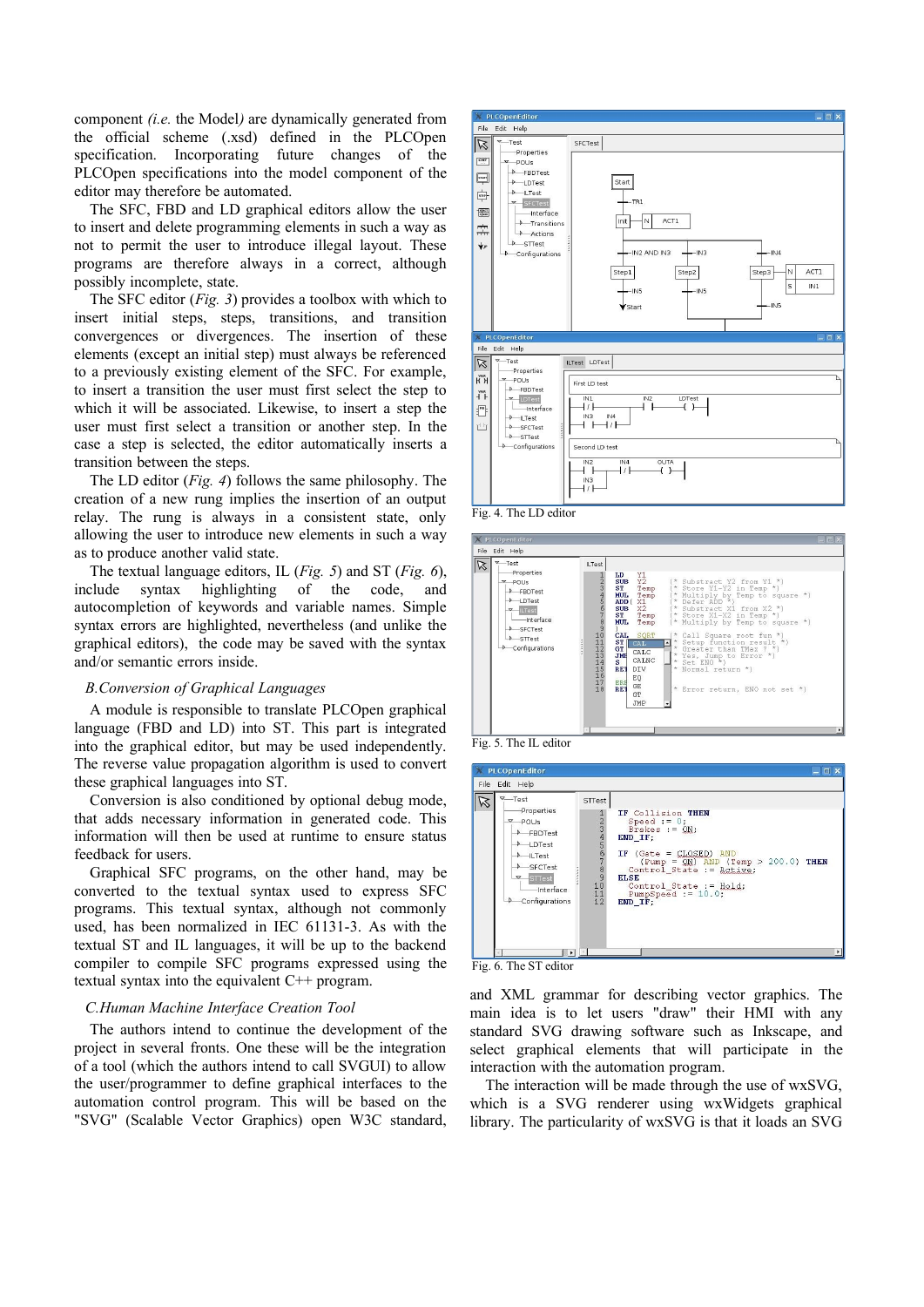file into a "living" object tree in memory, allowing "live" access to the graphical elements.

A "widgets" library (e.g: buttons, scrollbars, textareas, checkboxes,...) will have to be developed that uses wxSVG graphical elements for representation and interaction. As an example a rectangle drawn under Inkscape can be defined as a button and when clicked, change form and colour, and move around the screen.

In SVGUI, appearance is completely independent of code. It is possible to change GUI appearance without any source code change. This permits the graphical creation to be entrusted to a graphical designer (i.e. non-programmer) and the interaction to a programmer. This aspect is actually very difficult to find on the majority of GUI toolkits.

The link between SVG graphical elements (rectangles, circles, ...) and widgets (buttons, textarea, ...) is done through a simple XML file, that declares which graphical elements participate with which widget. Widgets have their own names and specific variables. All the widgets used will automatically generate a corresponding Function Block that may be used by the automation program. Each function block instance will correspond to a single widget instance, and each pin to a variable.

Using this architecture, SVGUI will be a library written in C++. Development of some "bindings" for other languages should be rather straightforward.

# IV.THE BACKEND COMPILER

The backend portion of the IDE consists of a compiler that converts IL, ST and SFC programs into equivalent C++ programs. This compiler executes in four plus one stages: lexical analyser, syntax parser, semantics analyser, code generator, and binary code generator.

The lexical parser analyses the source code and breaks it up into lexical tokens, removing on the way all comments and white-spaces between the tokens. The syntax parser groups the tokens into syntax constructs, and builds an equivalent internal abstract syntax data structure. The semantic analyser walks through the abstract syntax and determines whether all semantic rules have been obeyed. The code generator, based on the abstract syntax once again, produces the final equivalent code.

This architecture allows us to easily write a new code generator for whatever output language desired, without having to rewrite all the lexical, syntactic and semantic parsers. At the moment we have merely implemented a C++ code generator. The last stage of the overall compiler will generate the final executable from the code generated from the previous stage. In our case we are currently using the gcc compiler to generate the final executable.

Our abstract syntax tree has been implemented as a tree of objects that follow the visitor design pattern [3]. This enables us to easily add or remove stages to our architecture without having to edit the abstract syntax tree classes themselves. Possible additions to the architecture include a code optimization stage.

# *A.Lexical Analyser*

The lexical analyser was implemented using the flex utility that generates lexical analysers from a configuration file. The configuration file includes the extended expression definitions of the language's tokens.

This stage is the most straightforward, but nevertheless still has its difficulties. The main issue is the definition of the EOL token (used in the IL language), and defined by the standard as "normally consisting of the 'paragraph separator' character defined as hexadecimal code 2029 by ISO/IEC 10646 ". This statement seems to leave to the implementors the final choice of which character should represent the EOL token. It is our intention to allow the programs to be written using existing text editors that generate ASCII text. However, the suggested character is not an ASCII character, and we were therefore forced to choose another character to represent the EOL token. The 'newline' (ASCII 10hex) character seemed to be the most natural.

This choice, although seemingly obvious, complicates matters since the newline character is considered whitespace in the standard. This means that the lexical analyser may only generate EOL tokens while parsing IL statements, and ignore it otherwise. Our solution was to implement a state machine in the lexical analyser, with a very limited knowledge of the syntax, that tracks whether IL statements are currently being parsed, and therefore parsers the newline character as the EOL token, instead of the normal whitespace.

However, the state machine got more complex when we decided to allow our compiler to automatically detect whether it was parsing IL, ST or SFC, the reason for which is explained later.

## *B.Syntax Parser*

The syntax parser was implemented using the GNU bison utility. This program generates a syntax parser from the syntax definition of the language being parsed. Although it too may have seemed straightforward at first, many issues had to be overcome, of which we shall mention only a few.

As the IL and ST languages share a very large common syntax related to the declaration of types, functions, variables, etc., we decided to write a single parser that would handle both languages simultaneously. It was this choice that led to the more complex state machine in the lexical parser, which has already been mentioned.

A few conflicts were found in the syntax definition given in the standard. These were mostly due to the existence of more than one route for reducing several constructs. All of these conflicts were easily resolved, as the expected semantics of either route were identical.

Other more thorny issues were related to the fact that the language requires more than one look ahead token to be correctly parsed, whereas the bison utility generates a parser that uses a single look ahead token. We worked